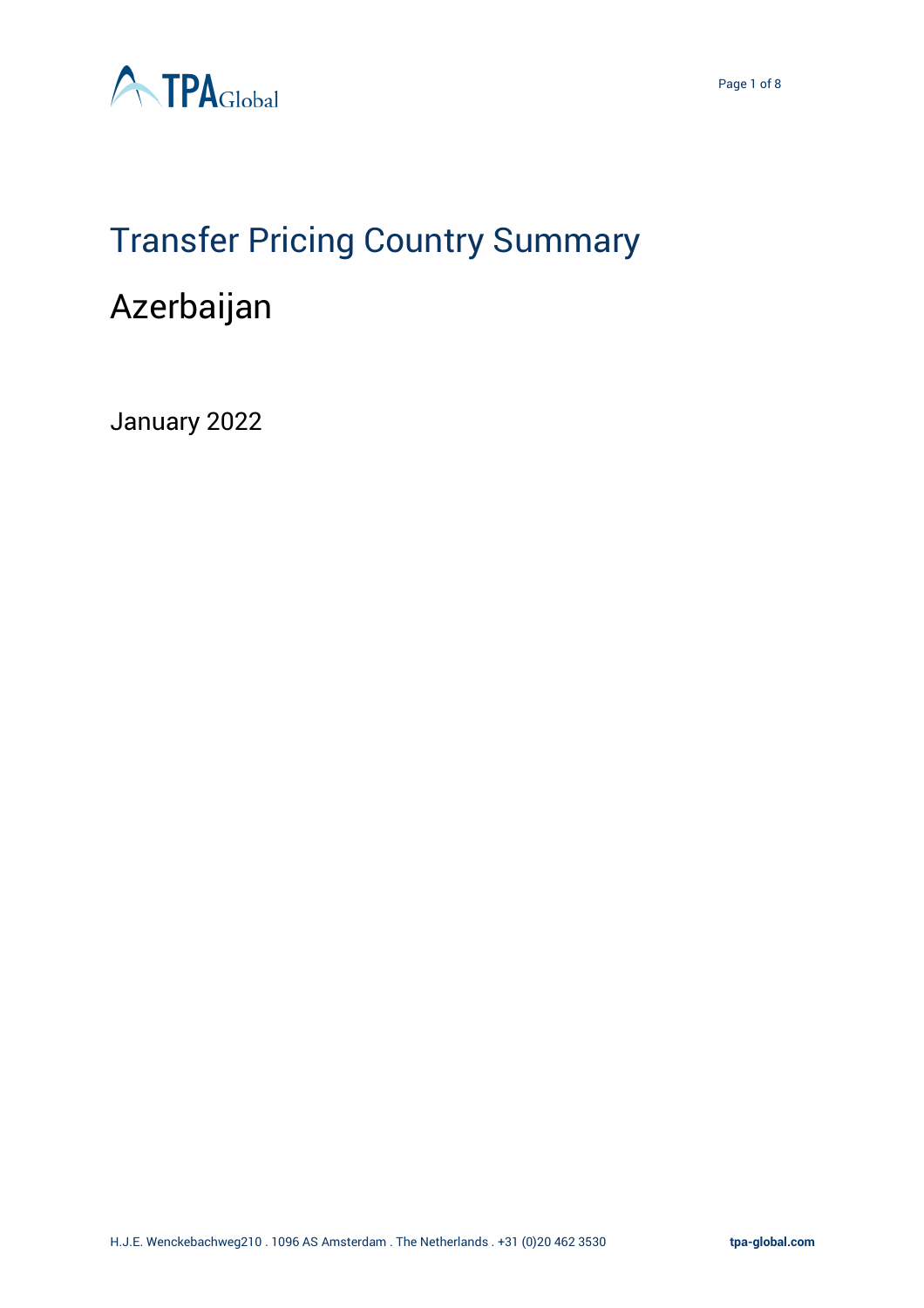# **ATPA**Global

| 1.           |              |                                                                                |  |  |  |  |  |  |
|--------------|--------------|--------------------------------------------------------------------------------|--|--|--|--|--|--|
| 2.           |              |                                                                                |  |  |  |  |  |  |
|              | a)           |                                                                                |  |  |  |  |  |  |
|              | b)           |                                                                                |  |  |  |  |  |  |
|              | c)           |                                                                                |  |  |  |  |  |  |
|              | d)           |                                                                                |  |  |  |  |  |  |
|              | e)           |                                                                                |  |  |  |  |  |  |
| f)           |              |                                                                                |  |  |  |  |  |  |
| 3.           |              |                                                                                |  |  |  |  |  |  |
|              | a)           |                                                                                |  |  |  |  |  |  |
|              | b)           |                                                                                |  |  |  |  |  |  |
|              | c)           |                                                                                |  |  |  |  |  |  |
|              | d)           |                                                                                |  |  |  |  |  |  |
|              | e)           |                                                                                |  |  |  |  |  |  |
| f)           |              |                                                                                |  |  |  |  |  |  |
|              | g)           |                                                                                |  |  |  |  |  |  |
|              | h)           |                                                                                |  |  |  |  |  |  |
| i)           |              | Production Process for TP Relevant Returns, Documents, Forms and Financials  6 |  |  |  |  |  |  |
| j)           |              |                                                                                |  |  |  |  |  |  |
|              | $\mathsf{k}$ |                                                                                |  |  |  |  |  |  |
| $\mathsf{I}$ |              |                                                                                |  |  |  |  |  |  |
|              | m)           |                                                                                |  |  |  |  |  |  |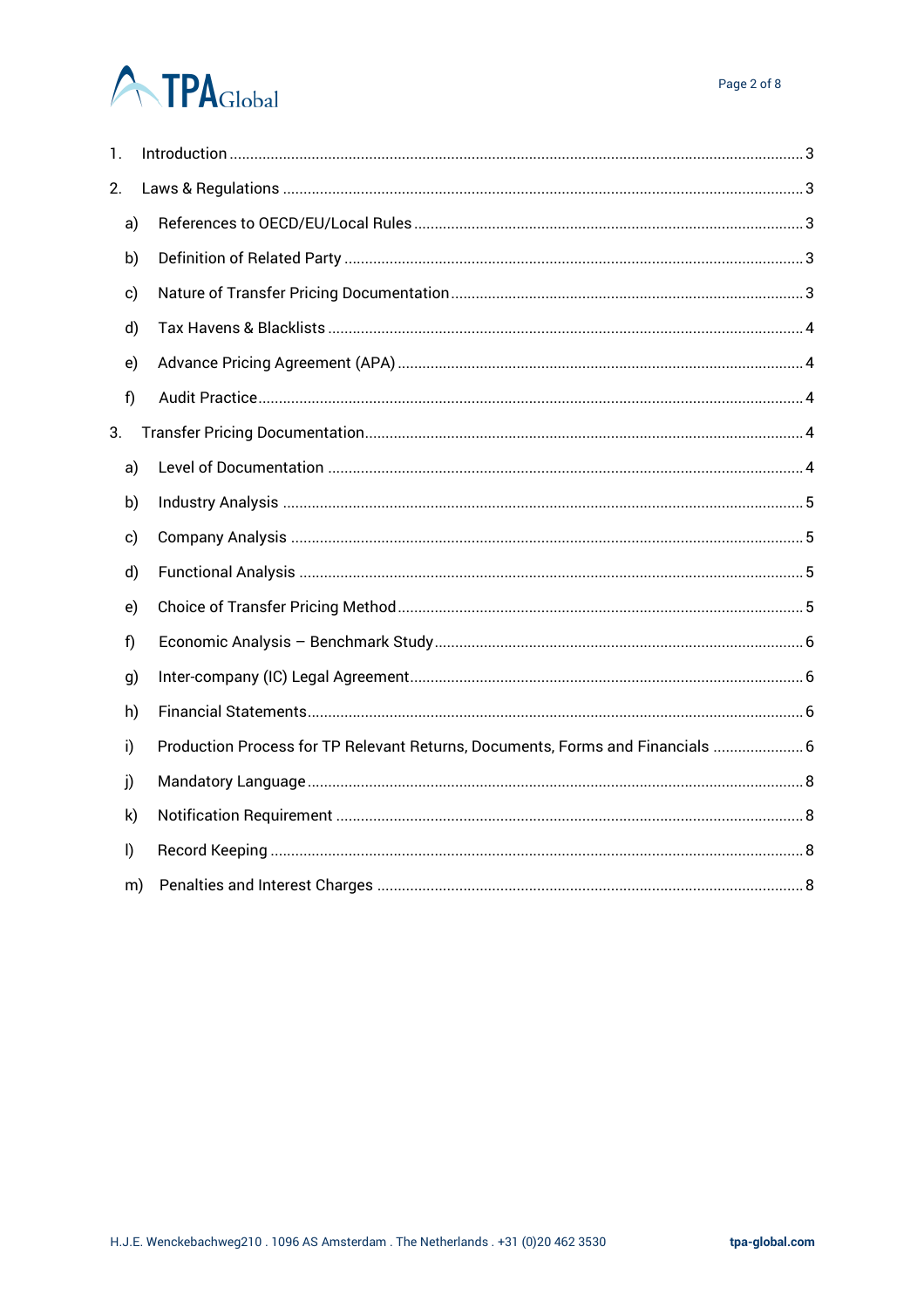

### <span id="page-2-0"></span>1. Introduction

Azerbaijan is not a member of the Organization for Economic Cooperation and Development (OECD). However, as previously said, the widespread expectation is that Azerbaijan will embrace OECD-style norms and models.

The Ministry of Taxes has begun discussions with the Organisation for Economic Cooperation and Development (OECD) about the adoption of new, more thorough transfer pricing rules. The common expectation is that Azerbaijan will adopt OECD-style principles and models at some point in the future, although the government has not set a deadline.

### <span id="page-2-2"></span><span id="page-2-1"></span>2. Laws & Regulations

#### a) References to OECD/EU/Local Rules

The present transfer pricing provisions were first adopted in the existing tax legislation on January 1, 2001, and have since been changed multiple times. These rules primarily address the establishment of prices for the sale of goods, work, or services, and they establish the principle of arm's-length pricing for transactions involving related parties, as well as, in some cases, the method for adjusting transfer prices.

In practice, tax authorities have limited experience dealing with transfer pricing, primarily adjusting taxpayer profits by disallowing certain deductible costs or challenging interest rates or the mark-up on services that were not incurred or charged on an arm's-length basis, according to their judgment.

#### b) Definition of Related Party

<span id="page-2-3"></span>Persons are considered 'related' in the following cases:

- If one person holds, directly or indirectly, 20% or more of the value or number of shares or voting rights in the other entity, or in an entity that actually controls both entities.
- If one individual is subordinate to the other with regard to official position.
- If persons are under the direct or indirect control of a third person.
- If persons have a direct or indirect control over a third person.

#### c) Nature of Transfer Pricing Documentation

<span id="page-2-4"></span>Although there were some limited transfer pricing prohibitions in the pre-tax code legislation focused mostly on cases when products, work, or services were sold at or below cost or bartered/transferred without charge, the transfer pricing idea is relatively new to Azeri tax law.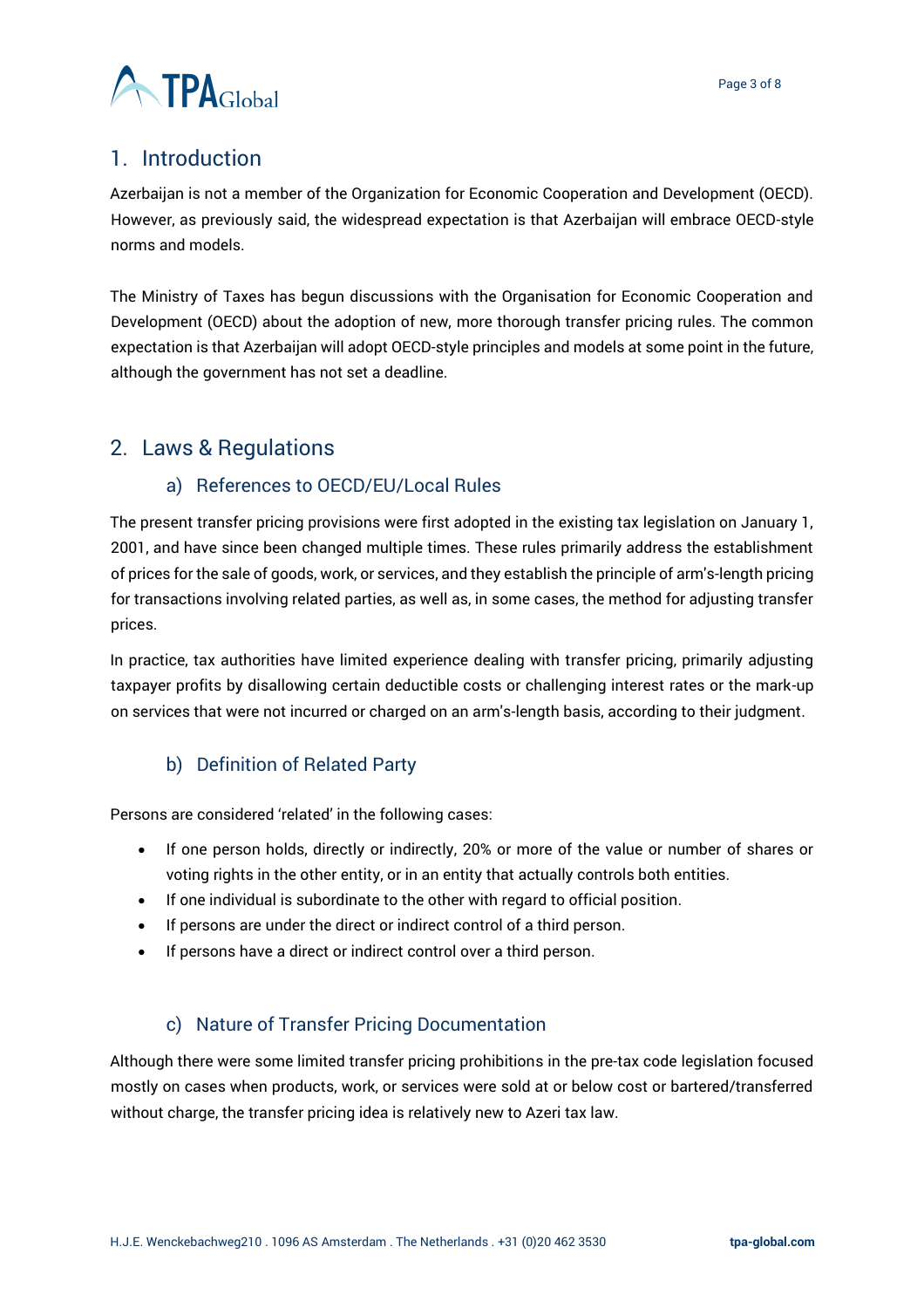# **ATPA**Global

The current transfer pricing requirements were first enacted into existing tax legislation on January 1, 2001, and have been modified several times since then.

In fact, tax authorities have limited experience with transfer pricing, adjusting taxpayer profits mostly by disallowing specific deductible costs or challenging interest rates or the mark-up on services that were not incurred or invoiced on an arm's-length basis, according to their view.

### d) Tax Havens & Blacklists

<span id="page-3-0"></span>The Azerbaijani government has made significant revisions to the tax system, which will take effect on January 1, 2022. New controlled foreign corporation (CFC) laws and transfer pricing modifications are among the improvements aimed at combating tax fraud and broadening the revenue base.

The new laws also provide for various tax benefits and exemptions for businesses and individuals, as well as better tax administration.

### e) Advance Pricing Agreement (APA)

<span id="page-3-1"></span>In Azerbaijan, there are currently no procedures for acquiring an APA. On transfer pricing issues, however, a formal opinion from the tax authorities is possible.

Opinions like this aren't legally binding.

#### f) Audit Practice

<span id="page-3-2"></span>Currently, there are no defined procedures in the tax code for conducting independent transfer pricing audits by the tax authorities. Price control is generally accomplished during tax audits.

## <span id="page-3-3"></span>3. Transfer Pricing Documentation

#### a) Level of Documentation

<span id="page-3-4"></span>Apart from a basic necessity for taxpayers to preserve and retain accounting and tax records and papers, there is no statutory requirement in Azeri law that mandates transfer pricing documentation to be generated. It is apparent, however, that taxpayers who do not take steps to establish documentation for their transfer pricing systems, either in general or for individual transactions, will run a higher chance of being subjected to a comprehensive transfer pricing audit.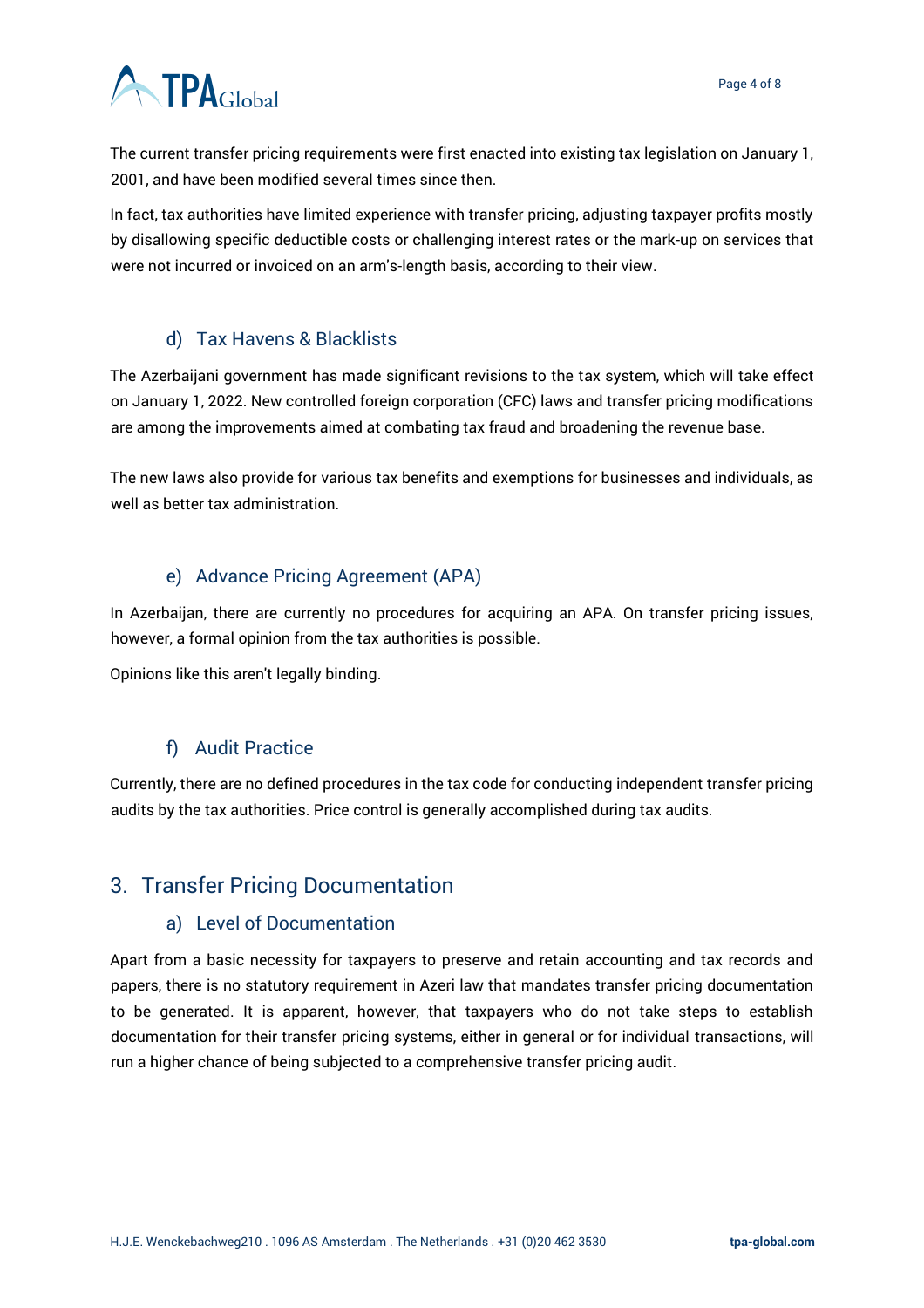#### b) Industry Analysis

<span id="page-4-0"></span>By identifying value drivers for the relevant industry, a first indication of the level of profitability common in the industry is being given.

#### c) Company Analysis

<span id="page-4-1"></span>A description of the management structure of the local entity, a local organisation chart, and a description of the individuals to whom local management reports and the country(ies) in which such individuals maintain their principal offices.

A detailed description of the business and business strategy pursued by the local entity including an indication whether the local entity has been involved in or affected by business restructurings or intangibles transfers in the present or immediately past year and an explanation of those aspects of such transactions affecting the local entity.

#### d) Functional Analysis

<span id="page-4-2"></span>In conducting a functional analysis, an assessment is made of the significant activities and responsibilities that are performed by the related parties relevant to the Intercompany Transactions under review, the tangible and intangible assets that are employed and the risks that are borne in undertaking the business activities. Such an assessment is consistent with the recommendations that have been made in the OECD Guidelines at paragraph 1.51.

#### e) Choice of Transfer Pricing Method

<span id="page-4-3"></span>The tax code lists the following methods for determining the 'market price':

- Comparable uncontrolled price (CUP) method.
- Resale price method.
- Cost-plus method.

The tax code stipulates the priority of pricing methods that tax authorities should apply to ascertain market prices, with the CUP method taking precedence over all other methods.

If none of the procedures above can be used to estimate the market price, the market price should be determined by an 'expert'.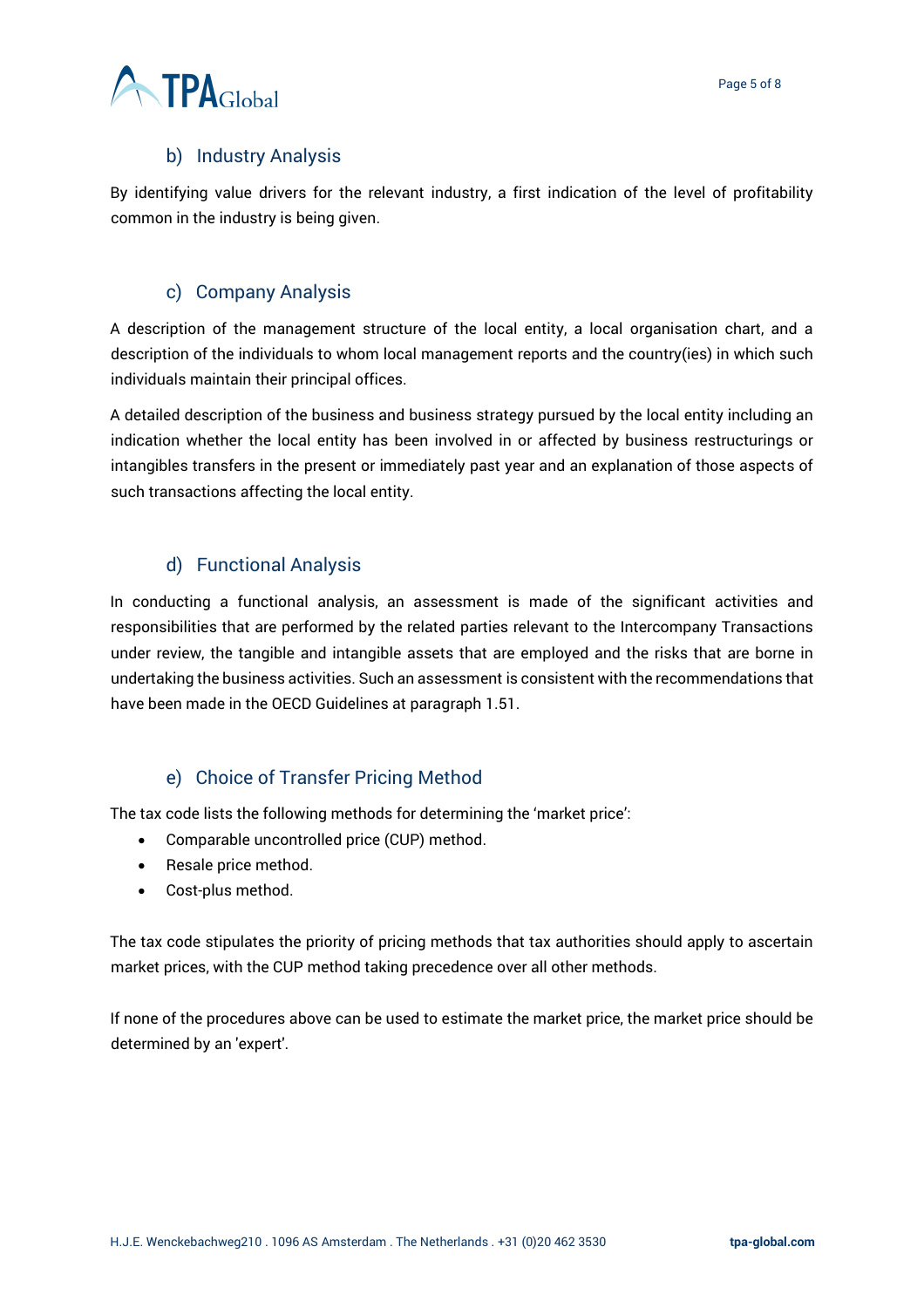

### f) Economic Analysis – Benchmark Study

<span id="page-5-0"></span>The tax authorities are expected to take into account common discounts or mark-ups to prices when assessing the market price. The tax code, in particular, specifies the circumstances under which discounts or mark-ups might occur, such as degradation in product quality or the end of a product's useful life.

Furthermore, the tax code establishes the widely acknowledged idea that only transactions carried out under comparable conditions should be considered when assessing the market price. The following factors should be considered in particular:

- Quantity (volume) of supply;
- Quality level of goods and other consumption indicators;
- Period within which liabilities should be fulfilled;
- Terms of payment;
- Change of demand for goods (works, services) and supply (including seasonal fluctuations of consumer demand);
- Country of origin of goods and place of purchase or procurement.

There is a separate set of comparability considerations in the Profits Tax part of the tax code that should be looked at to identify borrowings that can be classified as taking place under comparable circumstances. Borrowings, in particular, should be conducted in the same currency and under the same terms and circumstances.

#### g) Inter-company (IC) Legal Agreement

<span id="page-5-1"></span>Although an Inter-company legal agreement formalizes the business and financial relationship between group entities, the legal agreements have a lower ranking since the OECD 2017 Guidelines made the ''conduct of parties'' the prevailing concept.

#### h) Financial Statements

<span id="page-5-2"></span>Not applicable.

### <span id="page-5-3"></span>i) Production Process for TP Relevant Returns, Documents, Forms and Financials

In the chart below, the existence of the filing requirements with the details of which format is used, the latest filing date, notification requirement and its deadline, thresholds to be applied in case it exists, and the required languages are demonstrated. This information can be seen respectively for CIT, master file, local file, CbCR, local forms, annual accounts and segmented P&L documentations.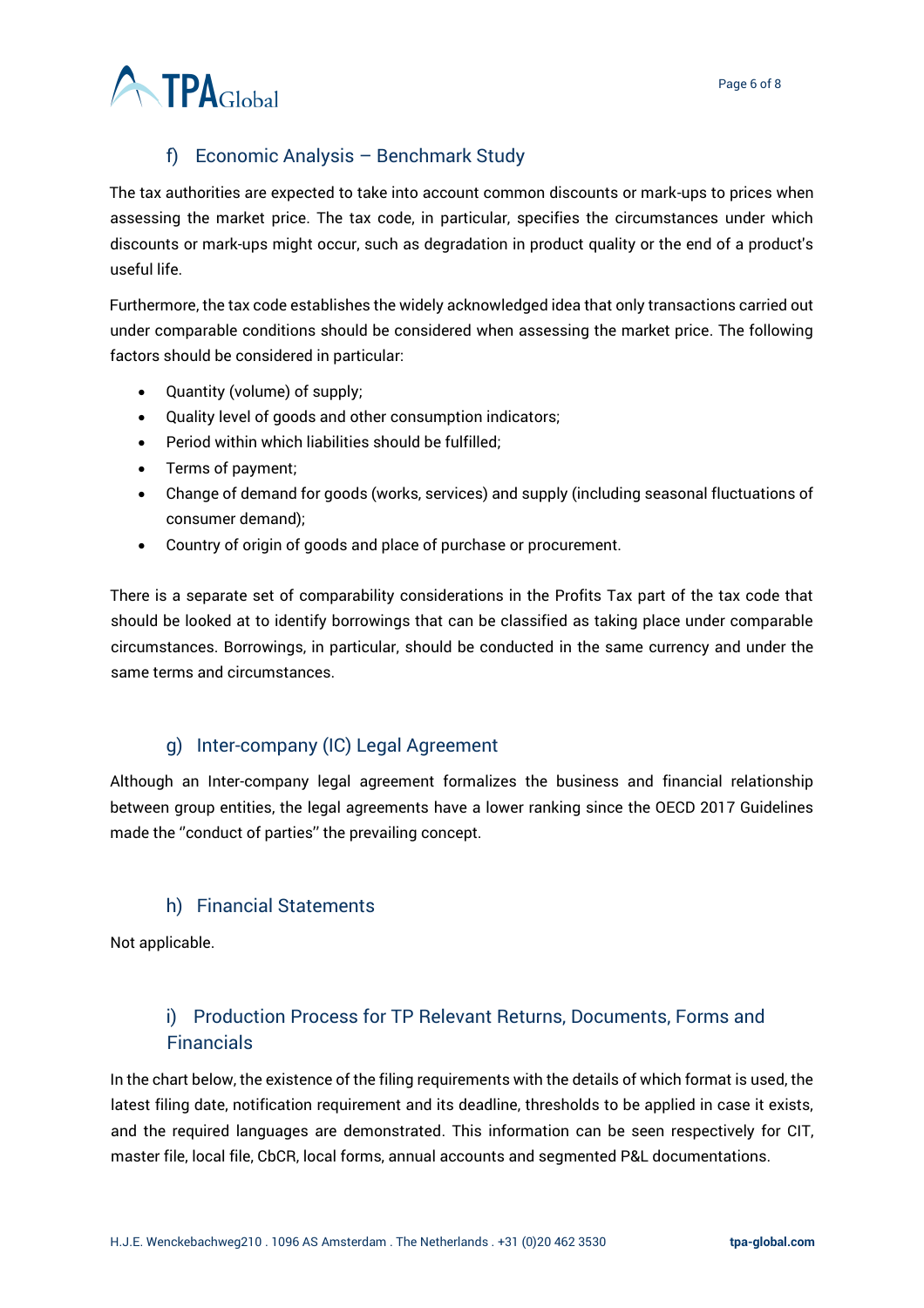



|                                    | Prepare or<br>File? | Format        | <b>Deadline</b> | Notification<br>Deadline* | Threshold*<br>(Yes/No) | Local Language<br>(Yes/No)*(If "No",<br>it can be filed in<br>English) |
|------------------------------------|---------------------|---------------|-----------------|---------------------------|------------------------|------------------------------------------------------------------------|
| Corporat<br>e Income<br><b>Tax</b> | File                | Local<br>GAAP | 31 March        | N/A                       | Yes                    | Yes                                                                    |
| <b>Master</b><br><b>File</b>       | N/A                 | N/A           | N/A             | N/A                       | N/A                    | Yes                                                                    |
| <b>Local File</b>                  | File                | Local<br>GAAP | 31 March        | N/A                       | N/A                    | Yes                                                                    |
| <b>CbCR</b>                        | N/A                 | N/A           | N/A             | N/A                       | N/A                    | N/A                                                                    |
| Local<br>form X                    | File                | Local<br>GAAP | 31 March        |                           | Yes                    | Yes                                                                    |
| Local<br>form Y                    | N/A                 | N/A           | N/A             | N/A                       | N/A                    | N/A                                                                    |
| Local<br>form Z                    | N/A                 | N/A           | N/A             | N/A                       | N/A                    | N/A                                                                    |
| <b>Annual</b><br><b>Accounts</b>   | N/A                 | N/A           | 31 March        | N/A                       | Yes                    | Azerbaijani                                                            |
| <b>Segment</b><br>ed P&L           | N/A                 | N/A           | N/A             | N/A                       | N/A                    | N/A                                                                    |

\* Azerbaijan has signed the MCAA agreement for the filing of CBCR.

\* Azerbaijan does not request as much and detailed information from smaller and less complex enterprises (SME's included) than it does from large and complex enterprises.